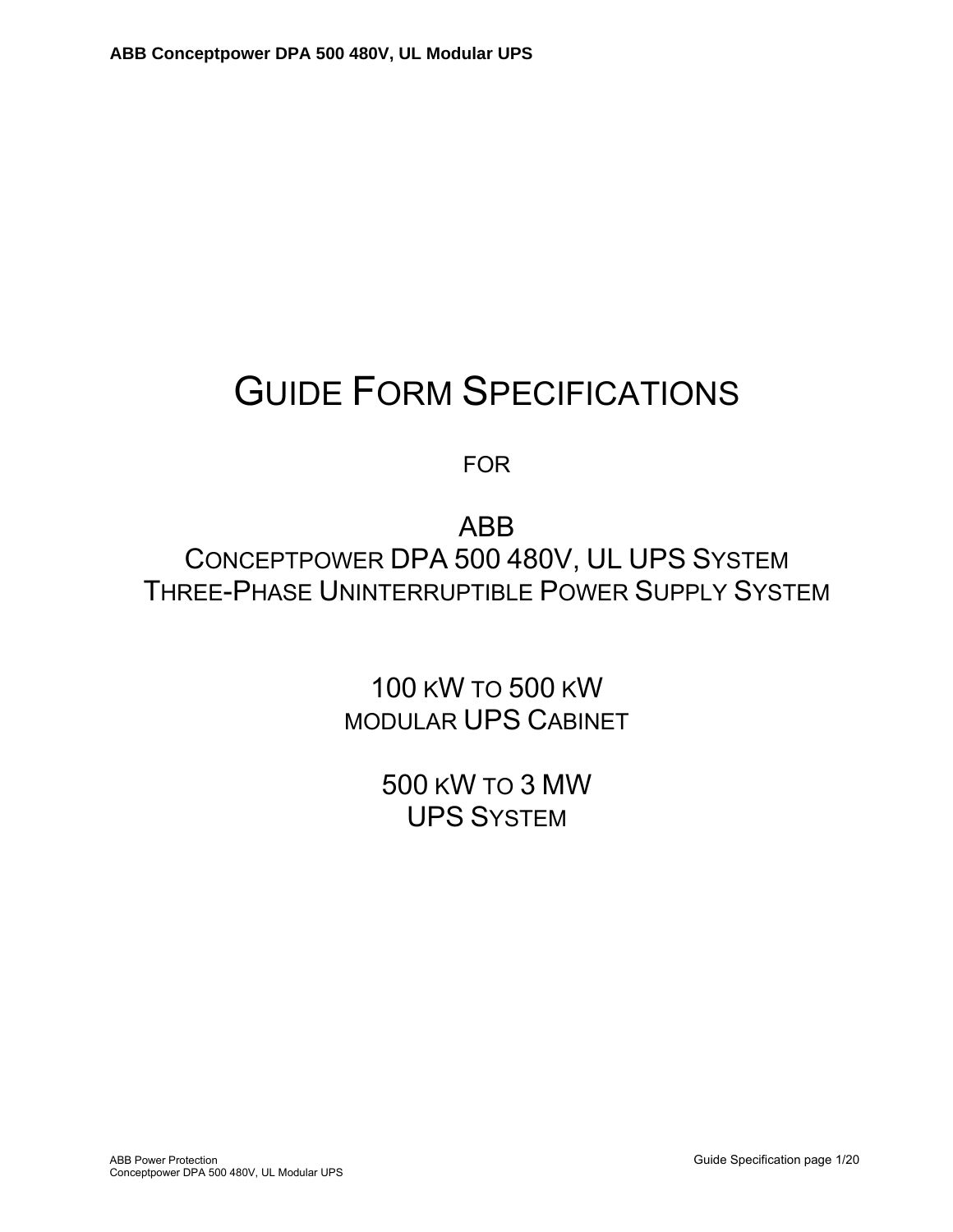# **1. General**

# 1.1. Scope

The Uninterruptible Power Supply (UPS) systems are required to provide continuous, regulated AC power to the equipment of The Organization, irrespective of any disturbances or disruptions occurring on the main power supply.

This specification describes the ABB Conceptpower DPA 500 480V, UL series modular UPS, a modular uninterruptible power supply system for datacenter, network, telecom and other critical equipment applications. It defines the electrical and mechanical characteristics and requirements for a continuous-duty three-phase, solid-state, uninterruptible power supply system. The uninterruptible power supply system, hereafter referred to as the UPS, shall provide high-quality AC power.

#### **1.2.** Related Work

The UPS shall be installed by others in accordance with the manufacturer's recommendations.

# 1.3. STANDARDS

The UPS shall be listed to the following UL/CSA standards. Where a conflict arises between these documents and statements made herein, the statements in this specification shall govern.

| <b>Subject</b> | <b>Standard Reference</b>                      | <b>Standard Title</b>                                                |  |  |
|----------------|------------------------------------------------|----------------------------------------------------------------------|--|--|
| Safety         | <b>UL 1778</b><br>5th edition                  | UL Standard for Safety for Uninterruptible Power<br>Systems, UL 1778 |  |  |
| Safety         | CSA C22.2 No. 107.3-14<br><b>Third Edition</b> | UL Standard for Safety for Uninterruptible Power<br>Systems, UL 1778 |  |  |

The UPS shall be designed in accordance with the applicable sections of the current revision of the following standards. Where a conflict arises between these documents and statements made herein, the statements in this specification shall govern.

| <b>Subject</b>                            | <b>Standard Reference</b> | <b>Standard Title</b>                                                                             |
|-------------------------------------------|---------------------------|---------------------------------------------------------------------------------------------------|
| Electromagnetic<br>Compatibility<br>(EMC) | IEC/EN 62040-2            | Uninterruptible power systems (UPS) - Part 2:<br>Electromagnetic compatibility (EMC) requirements |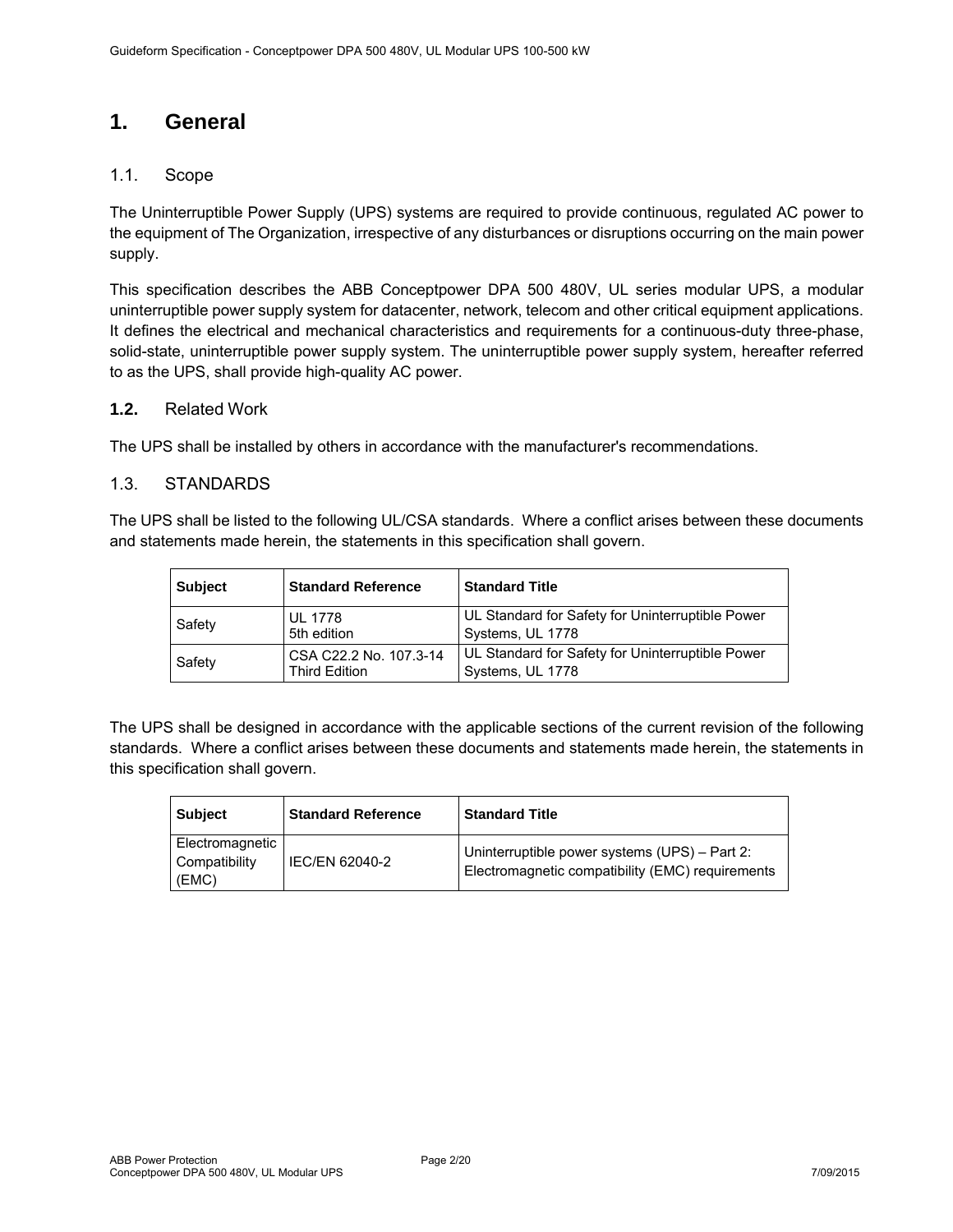# 1.4. SYSTEM DESCRIPTION

The UPS system shall consist of the following main components:

- 1. UPS frame (also called cabinet) and
- 2. UPS modules.

The UPS cabinet shall be configurable up to 500kW, with the ability to host up to 5 UPS module sets.

The UPS modules shall be parallel-connected inside the frame. Each UPS module shall operate in doubleconversion mode and shall be of the voltage and frequency independent (VFI) type. Each UPS module shall have an equal rating of 100 kW and shall be made up of the following components:

- A. Rectifier
- B. Inverter
- C. Battery charger
- D. Static bypass
- E. Back-feed protection
- F. Control logic
- G. User interface (display + buttons + mimic diagram)

#### 1.4.1. Parallel Installation

#### 1.4.1.1. Capacity (non-redundant) system

All the UPS modules connected in parallel are required to supply the full rated load within the same cabinet. The UPS cabinet shall be supporting multi-cabinet parallel configuration up to six (6) cabinets in parallel. If a UPS power unit or control module should malfunction, the load is to be transferred automatically to the bypass line via each of the UPS units with their static bypass switches being triggered simultaneously.

#### 1.4.1.2. Redundant operation

The UPS system will operate in an N+n configuration where N is the number of UPS units connected in parallel to support the load and n is the number of UPS units connected in parallel to provide the co-efficiency of redundancy.

The parallel UPS units shall be capable of operation from a common DC bus or with a separate DC supply for each UPS unit. In either case the batteries should be configured so that the failure of one battery string (common DC bus) or the failure of one battery set (separate DC supply for each UPS) provides battery redundancy whereby the specified autonomy at full load is maintained.

The malfunction of one of the UPS unit's power or control modules shall cause that particular UPS unit to be automatically isolated from the system and the remaining UPS units shall continue to support the load.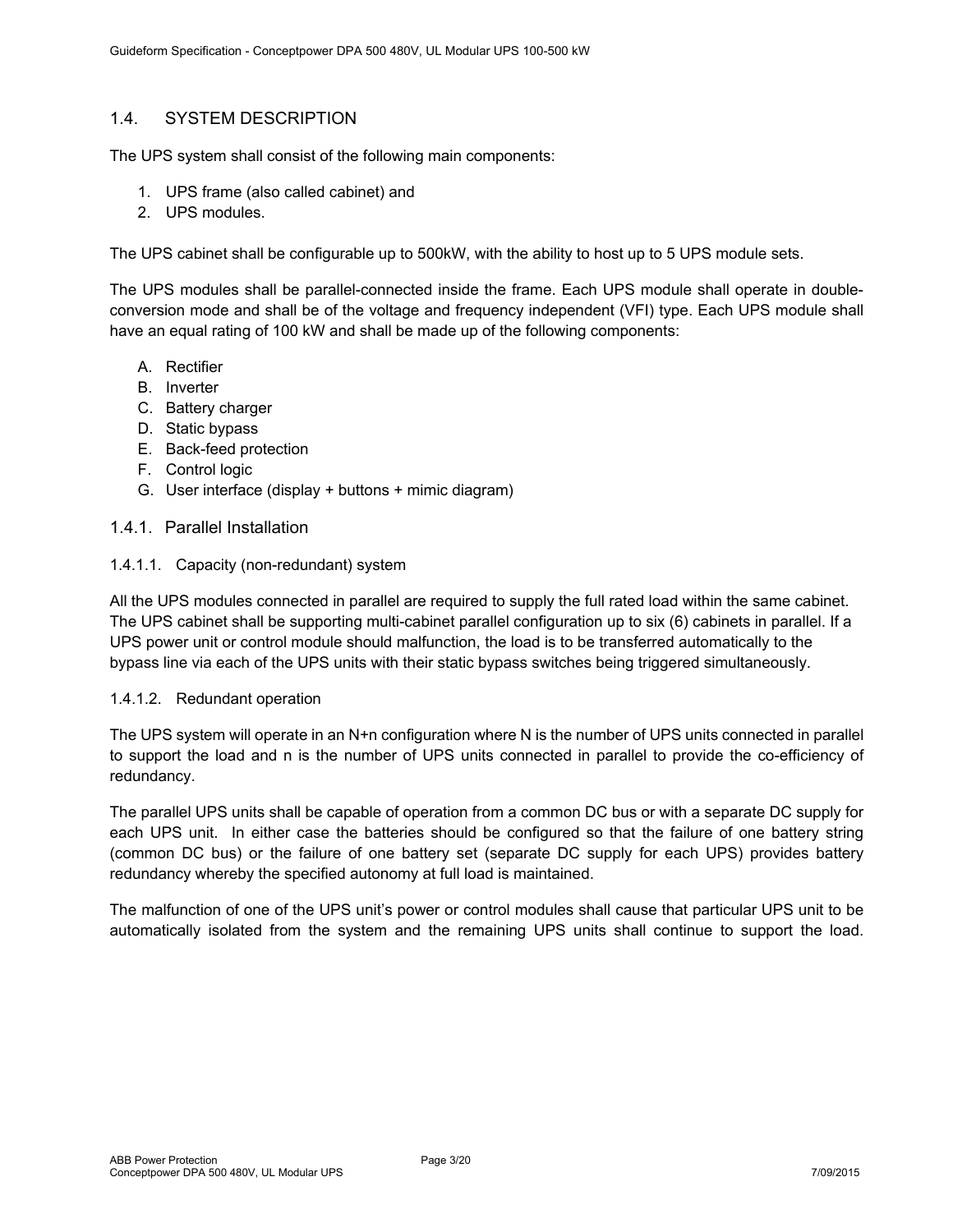Replacement or repair of a UPS unit shall be achieved without disturbance to the connected load, while the remaining modules continue operating in online mode (online swappability).

#### 1.4.1.3. Modes of Operation

The UPS shall be designed to operate as a true on-line, double conversion Voltage and Frequency Independent (VFI) system in the following modes:

- A. Normal The critical AC load is continuously supplied by the UPS inverter. The input converter derives power from the utility AC source and supplies DC power to the inverter. The battery charger shall maintain a float-charge on the battery.
- B. Battery Upon failure of utility AC power the critical AC load is supplied by the inverter, which obtains power from the battery. There shall be no interruption in power to the critical load upon failure or restoration of the utility AC source.
- C. Recharge Upon restoration of utility AC power, after a utility AC power outage, the input converter shall automatically restart and resume supplying power to the inverter. Also the battery charger shall recharge the battery.
- D. In addition to the input conversion soft start of each UPS module, when a mains recovery occurs, all single input converters shall switch on in a sequential way with a delay of 2-5 seconds from each to the other module within the system configuration.
- E. Automatic Restart Upon restoration of utility AC power, after a utility AC power outage and complete battery discharge, the UPS shall automatically restart and resume supplying power to the critical load on inverter.
- F. Static-bypass The static-bypass shall provide an alternate path for power to the critical load that shall be capable of operating in the following manner:
	- a. Automatic In the event of an internal failure or should the inverter overload capacity be exceeded, all UPS modules shall perform an automatic transfer of the critical AC load from the inverter to the bypass source.
	- b. Eco-Mode The UPS module(s) shall be able to operate in Eco-Mode when the power quality parameters of the by-pass source are within the permissible tolerances. The UPS system shall automatically transfer the load to normal mode if the by-pass source goes out of permissible tolerances. Transfer in both directions shall take place very rapidly (< 5ms) and shall not affect the supplied load.
	- c. Manual Manual activation of the bypass shall cause an immediate transfer of the critical AC load from the inverter to the bypass source on all modules of the system.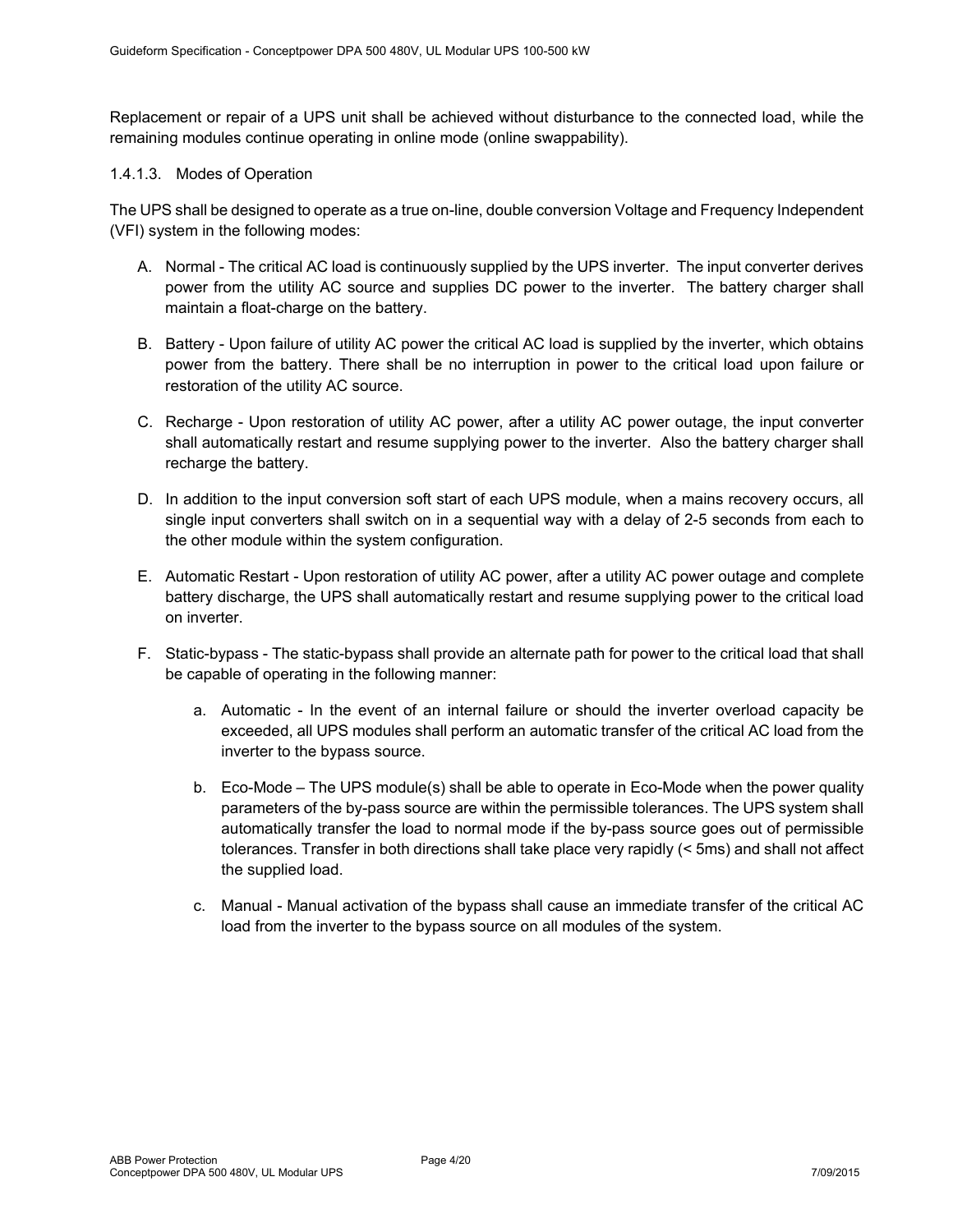# 1.4.2. Performance Requirements

The UPS shall be a true on-line double conversion, belonging to the classification VFI in accordance with UL 1778, UL 60950-1, and IEC/EN 62040-3.

#### 1.4.2.1. Input Specifications

| Voltage (steady-state, r.m.s), rated: | $3x480 + G$                  | <b>VAC</b> |
|---------------------------------------|------------------------------|------------|
| tolerance, referred to 480V           | $-10/+15$ at <100% load      |            |
|                                       | $-30/+15$ at $<80\%$ load    | %          |
|                                       | $-40/+15$ at <60% load       |            |
| Frequency, rated                      | $60 + 5%$                    | Hz         |
| tolerance, referred to 60Hz           | $-/- 5$                      | %          |
| total harmonic distortion (THDi)      | < 3.5                        | %          |
| In-rush current                       | < 100% of rated current      | %          |
| Power factor                          | $0.99 \text{ @ } 100\%$ load |            |

#### **Output Specifications**

| Voltage (steady state, r.m.s.), rated:<br>$3x480 + G$        | <b>VAC</b>    |  |  |  |
|--------------------------------------------------------------|---------------|--|--|--|
| variation in normal mode / battery mode<br>± 1.5 / ± 1.5     | $\%$          |  |  |  |
| Total harmonic distortion (THDu), 100% load, normal mode:    |               |  |  |  |
| linear<br>< 2.0                                              | $\%$          |  |  |  |
| non-linear (according to IEC 62040-3)<br>4.0                 |               |  |  |  |
| Total harmonic distortion, 100 % load, battery mode:         |               |  |  |  |
| linear<br>< 2.0                                              | $\%$          |  |  |  |
| non-linear (according to IEC 62040-3)<br>4.0                 |               |  |  |  |
| Voltage unbalance and phase displacement, 100                |               |  |  |  |
| % load unbalance<br>0                                        | $\%$          |  |  |  |
| Voltage transient and recovery time, 100% step load:         |               |  |  |  |
| linear<br>± 4                                                | $\%$          |  |  |  |
| non-linear (according to IEC 62040-3)<br>± 4                 | $\%$          |  |  |  |
| transfer normal mode --> battery mode<br>0                   | $\frac{0}{0}$ |  |  |  |
| Frequency (steady-state), rated:<br>60                       | Hz            |  |  |  |
| Frequency tolerance variation in normal mode (frq.           |               |  |  |  |
| Synchronized with mains)<br>± 2 / ± 4                        | $\%$          |  |  |  |
| Frequency tolerance in battery mode (free-                   |               |  |  |  |
| running)<br>± 0.1                                            |               |  |  |  |
| Max synch phase error (referred to a 360° cycle)<br>$\Omega$ | $\circ$       |  |  |  |
| Max slew-rate<br>1                                           | Hz/s          |  |  |  |
| Load power factor, rated<br>1.0                              |               |  |  |  |
| displacement (permissible lead-lag range)<br>(all range) 0   | $%$ , s       |  |  |  |
|                                                              |               |  |  |  |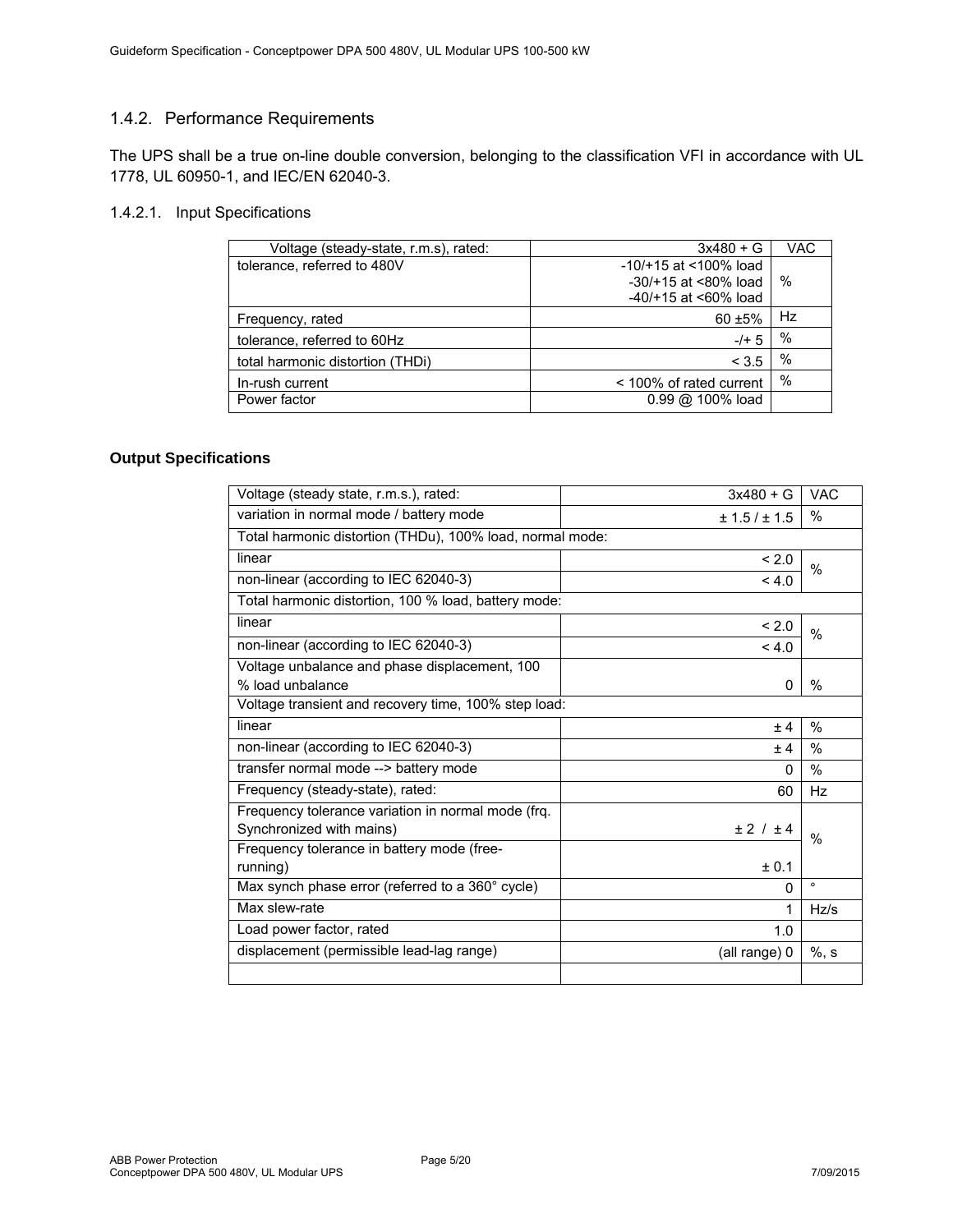# 1.4.2.2. UPS Efficiency

Overall efficiency in double conversion mode (AC/AC), shall be greater than or equal to 95.5% from 50% load to full rated load.

#### 1.4.2.3. Batteries

- A. The battery system shall be sized to support a connected load of XX kW for a minimum of XX minutes at an ambient temperature of 25 °C. The UPS shall interface with an external battery cabinet or battery shelves to extend reserve time capabilities.
- B. The battery system shall consist of valve regulated, lead acid batteries (or open lead acid cells or Nickel Cadmium cells). Flame retardant batteries shall be provided, which renders the UPS suitable for installation inside a computer room.
- C. The UPS battery charging circuit shall comprise of a separate battery charger and not depend on a charge voltage being derived from the UPS input rectifier. Consequently the battery charging voltage shall have r.m.s. ripple content of <2%.
- D. The battery system shall consist either:

1) A separate battery system for each individual UPS module. In this case each separate battery system may consist of one protected string or multiple protected strings of multiple cells.

Or

2) A common battery feeding all the UPS units. In this case the battery system shall consist of a minimum of two parallel strings of multiple cells. Each individual string shall have its own dedicated means of electrical circuit protection.

E. The batteries shall be housed in cabinet/s comprising a floor-standing steel enclosure with dimensions and paint finish to match the UPS system cabinet/s to form a continuous suite when standing immediately adjacent to the UPS system cabinet/s.

The battery cabinet/s shall have full width opening doors to permit ease of access for the purposes of maintenance and/or repair of the batteries. Additional options available with the battery cabinets. Contact factory for availability.

- F. A fully discharged battery system shall be capable of being recharged to 80% of the UPS output capacity within a maximum period of 10 times the normal total discharge time period.
- G. The UPS DC bus voltage shall be fixed whereby the number of battery blocks (12V blocks) is 45 blocks to enable the battery system to be optimized for size and cost.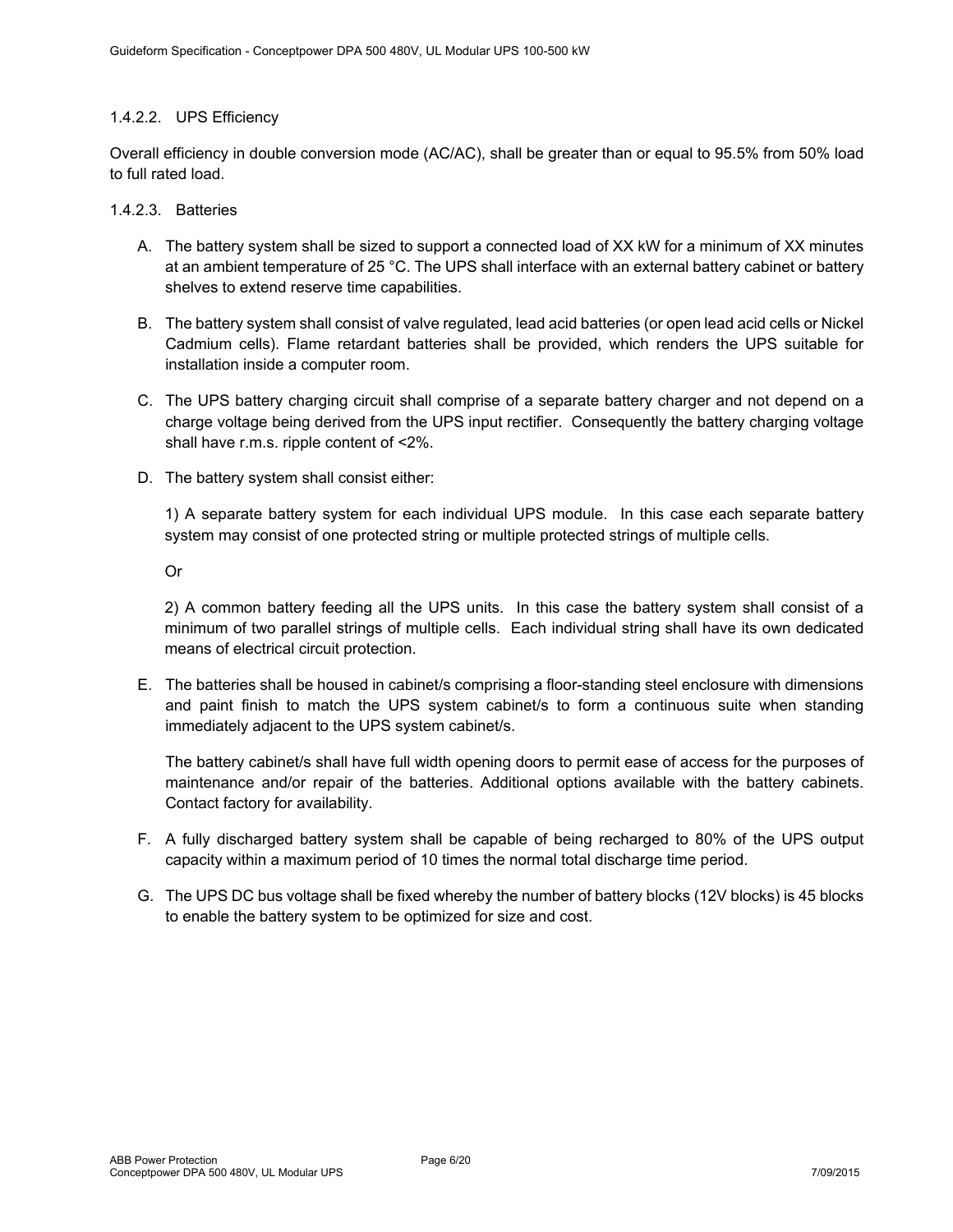# 1.5. ENVIRONMENTAL CONDITIONS

- A. The UPS system shall be designed to operate continuously at full load without degradation of its reliability, operating characteristics or service life in the following environmental conditions:
	- $\bullet$  UPS operation ambient temperature range is 0°C to 40°C,
	- $\bullet$  Battery ambient temperature range is 20 $\degree$ C to 25 $\degree$ C
	- Humidity (relative) ≤ 95% non-condensing
	- Storage: UPS -25 deg C to +70 deg °C; Battery -20 deg C to 25 deg °C for maximum 6 months
- B. The UPS system shall be designed for operation in altitudes up to 1000 meters, without the need for de-rating or reduction of the above environmental operating temperatures.
- C. To permit access through a standard single doorway opening, either the width or the depth of the UPS and battery cabinets shall not exceed 37.5 in [952.5 mm].
- D. The UPS system cabinet shall comprise of a floor standing steel enclosure to house the power system, control systems, battery connections and all associated necessary connections for the correct operation of the UPS in accordance with the requirement of the specifications. All switchgear and interconnections must be adequately protected to enable an isolated section to be safely maintained or repaired whilst the remaining system supports the load.
- E. The UPS system shall be designed to limit the injection of current harmonics in to the incoming utility supply and as such the maximum total input current harmonic distortion should not exceed <3.5% THDi when the UPS system is operating at the UPS manufacturer's specified rating.

# 1.6. USER DOCUMENTATION

The specified UPS system shall be supplied with one (1) user's manual. The manual shall include installation instructions, a functional description of the equipment with block diagrams, safety precautions, illustrations and step by step operating procedures.

# 1.7. WARRANTY

The UPS manufacturer shall guarantee warrant the UPS against defective materials and workmanship for period of one (1) year from date of shipment. With the purchase of factory start-up services, the manufacturer shall include labor and expenses for a period of one (1) year from date of factory start-up, not to exceed eighteen (18) months from date of factory shipment. Warranty coverage is provided Monday-Friday, from 8 AM - 5 PM. Warranty applies only to equipment manufactured by Thomas & Betts Power Solutions. Other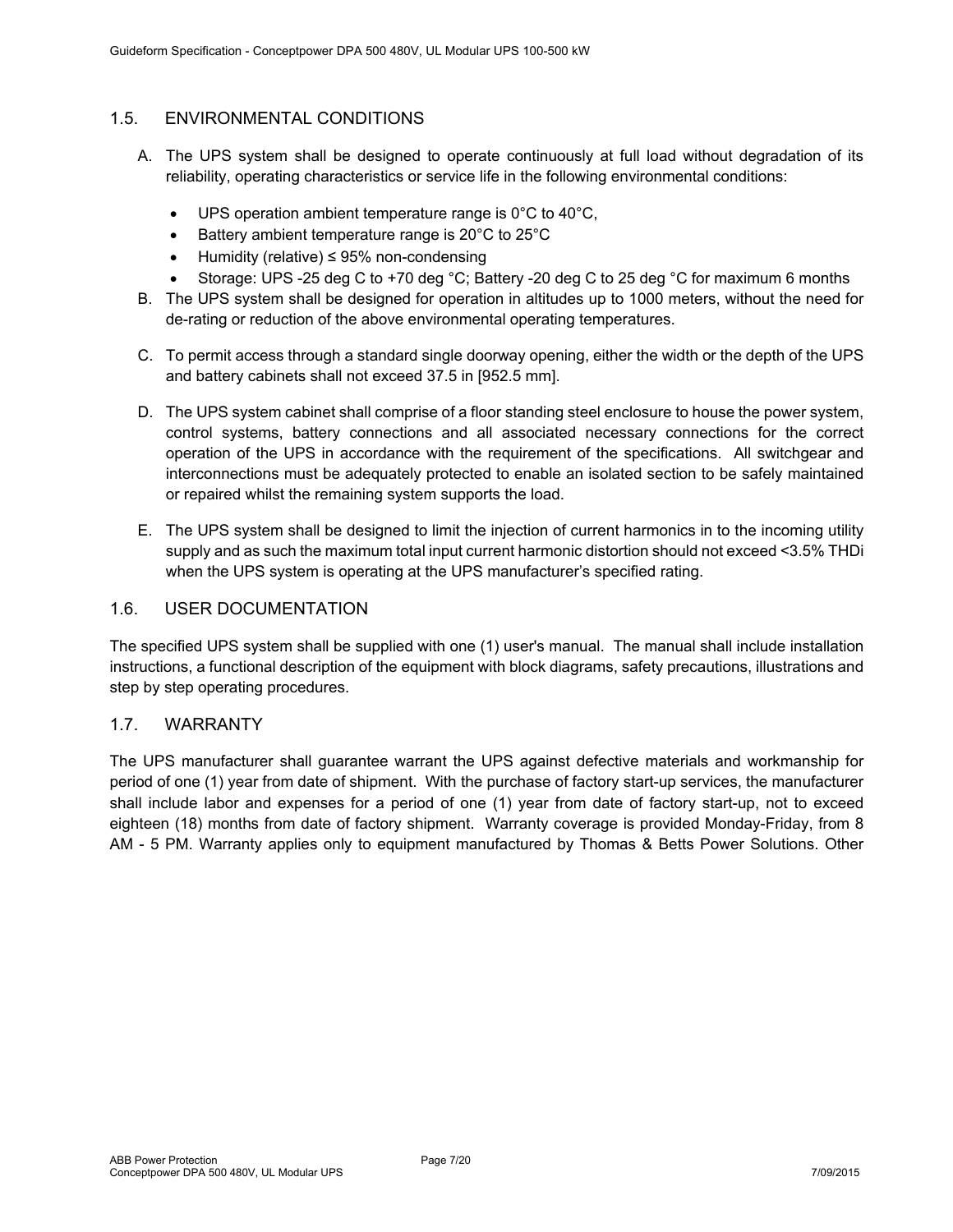equipment is covered by the warranty of its manufacturer. Maintenance contract packages shall also be available.

#### 1.8. QUALITY ASSURANCE

#### 1.8.1. Manufacturer Qualifications

A minimum of 10 years' experience in the design, manufacture, and testing of solid-state UPS systems is required.

#### 1.8.2. Factory Testing

Before shipment, the manufacturer shall fully and completely test the system to assure compliance with the specification.

- 1.9. Submittals
- 1.9.1. With Proposals Brochures, one-line digram, outline drawings and/or data sheets describing the proposed equipment shall be submitted with the proposal. All deviations to this specification shall be listed and included with the proposal.
- 1.9.2. After Receipt of Order Optional project custom drawing packages are available. These include installation drawings showing outline dimensions, weights, connections and a one-line diagram of the UPS shall be sent to the purchaser to be used in planning the installation of the system.
- 1.9.3. After Construction of Equipment.
	- 1.9.3.1. One copy of drawings shall be furnished for each of the following:
		- a. Equipment installation outline including external cabling termination locations.
		- b. Equipment internal wiring diagram.
	- 1.9.3.2. One instruction manual shall be furnished and shall include as a minimum the following:
		- c. Safety instructions
		- d. System description, specifications and control
		- e. Installation planning
		- f. Installation and start-up
		- g. Operators guide
		- h. Control panel reference
		- i. Warranty and service information
	- 1.9.3.3.A copy of the final test report shall be furnished with the equipment.Certified copy of the final test is an available added option.
	- 1.9.3.4. Factory witness test available as an added option. After Installation of Equipment A signed field service report describing start-up and on-site testing shall be furnished with the invoice for the service trip.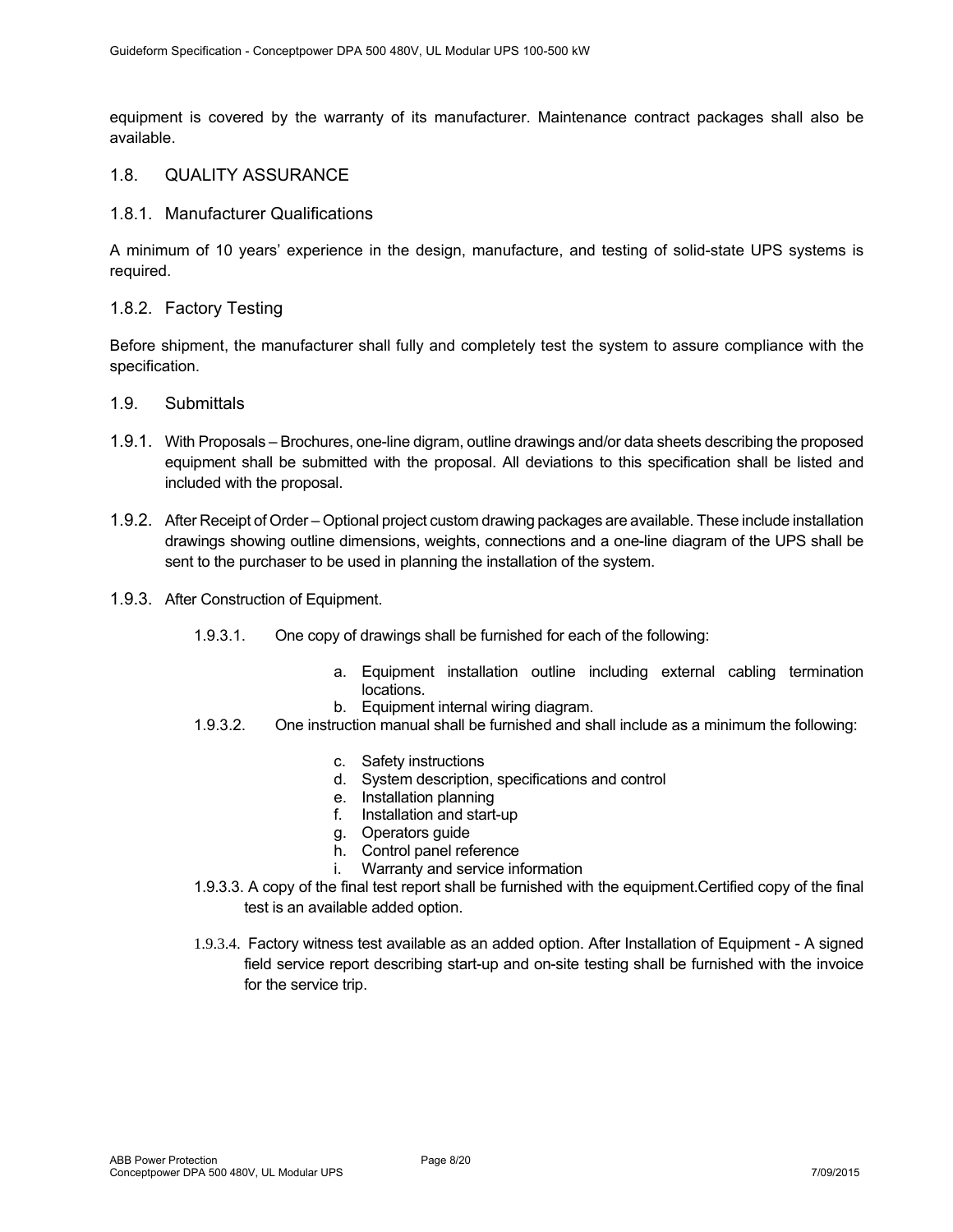# **2. PRODUCT**

# 2.1. FABRICATION

All materials and components making up the UPS shall be new, of current manufacture, and shall not have been in prior service except as required during factory testing. The UPS shall be constructed of replaceable subassemblies.

# 2.2. Wiring

Wiring practices, materials, and coding shall be in accordance with the requirements of UL 1778 and other applicable codes and standards. Input, output and battery wiring terminal shall support top cable entry or bottom cable entry as a standard configuration. Common input (rectifier and bypass) or dual input (rectifier and bypass separate) and separate and common battery wiring shall be supported.

# 2.2.1. UPS Cabinet

The UPS cabinet shall be constructed in such a way to guarantee font access only for installation and maintenance.

The UPS system comprised of: power modules, Input, output and battery connections (distribution) and user interface module housed in a single free-standing enclosure (cabinet) and meets the requirements of IP20. The UPS cabinet shall not exceed the following dimensions:

| Width (W)           | Height (H) | Depth $(D)$ |
|---------------------|------------|-------------|
| 70 in               | 77.75 in   | 35.00 in    |
| $[1778 \text{ mm}]$ | $[1975$ mm | [889mm]     |

# 2.2.2. UPS module

The UPS modules shall be of double conversion, continuous duty (true on-line), plug-in and hot swappable technology, in redundant- parallel operation, accommodated in the UPS system rack/cabinet. Each UPS module shall basically consist of a rectifier/charger, a solid state inverter, a static transfer switch and, preferably, its controller. Additionally each module shall have built-in back-feed protection. The incorporation of the UPS controller and/or control panel into every individual module shall be considered as a serious advantage. If one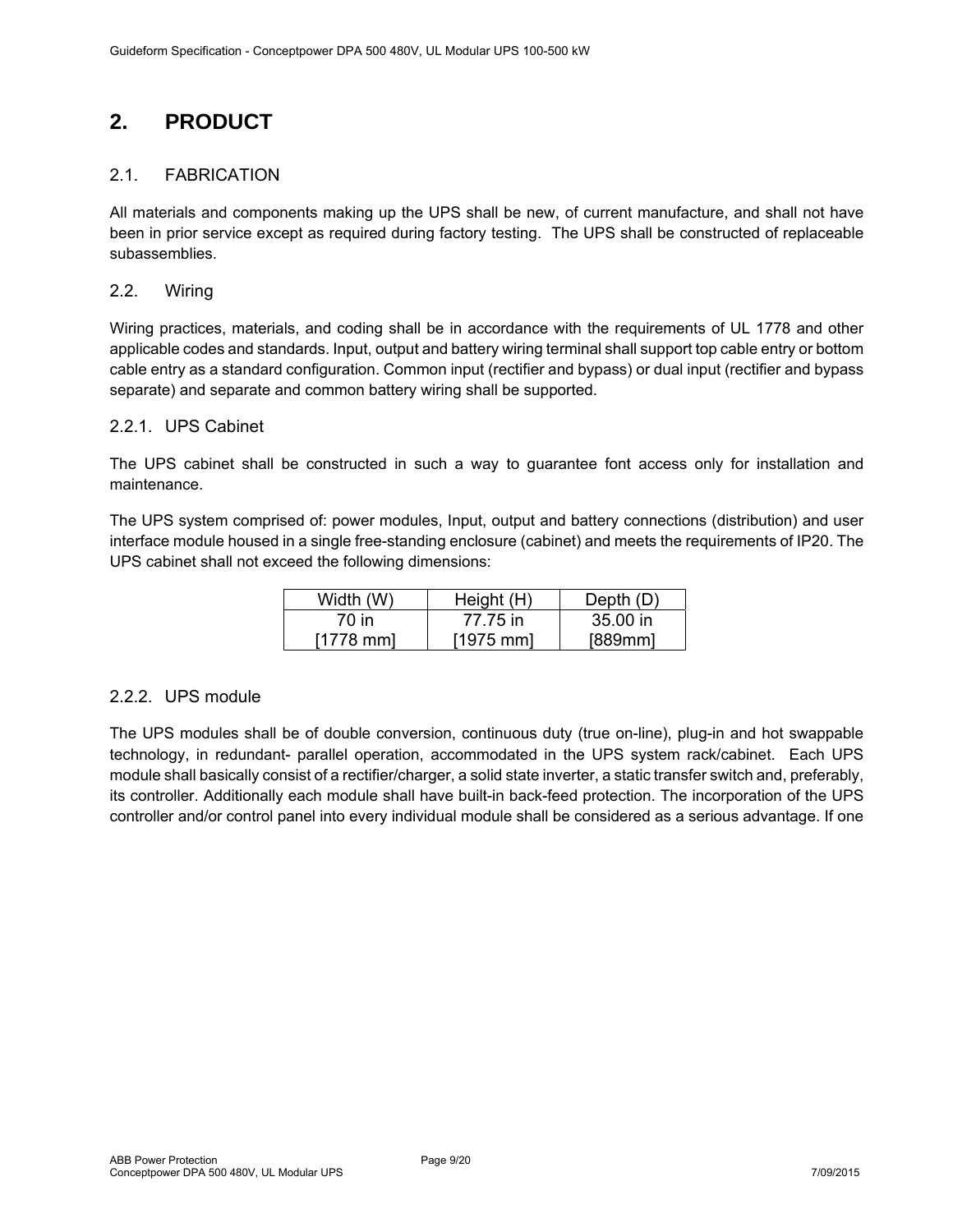UPS module fails, the UPS system shall have the capability to replace the faulty UPS module without transfer the load on by-pass. UPS modules shall not exceed the following dimensions:

| Width (W) | Height (H) | Depth $(D)$ |
|-----------|------------|-------------|
| 27.80 in  | 6.90 in    | $29.5$ in   |
| [706mm]   | [175mm]    | [750mm]     |

# 2.2.3. Cooling

The UPS shall be forced air cooled by internally mounted fans.

# 2.3. COMPONENTS

- 2.3.1. Rectifier AFE (Boost Converter)
- A. General

Incoming AC power shall be converted to a regulated DC output by the input converter for supplying DC power to the inverter. The input converter shall provide input power factor and input current distortion correction.

#### C. Input Protection

The UPS shall have built-in protection against undervoltage, overcurrent, and overvoltage conditions including low-energy surges introduced on the primary AC source and the bypass source. The UPS cabinet shall not contain an input breaker. The customer shall supply an input breaker sized to supply the rated load and to recharge the battery at the same time.

#### D. Battery Recharge

To prolong battery life, optional temperature-compensated battery charging equipment can be incorporated in the System. The battery charger shall be ripple-free avoiding premature battery aging.

#### 2.3.2. Inverter

#### A. General

The inverter shall convert DC power from the input converter output, or the battery, into precise regulated sine wave AC power for supporting the critical AC load.

#### B. Overload

The inverter shall be capable of supplying current and voltage for overloads as below:

- $\bullet$  110% load @ 20 minutes
- 125% load @ 5 minutes
- $\bullet$  150% load @ 0.5 minutes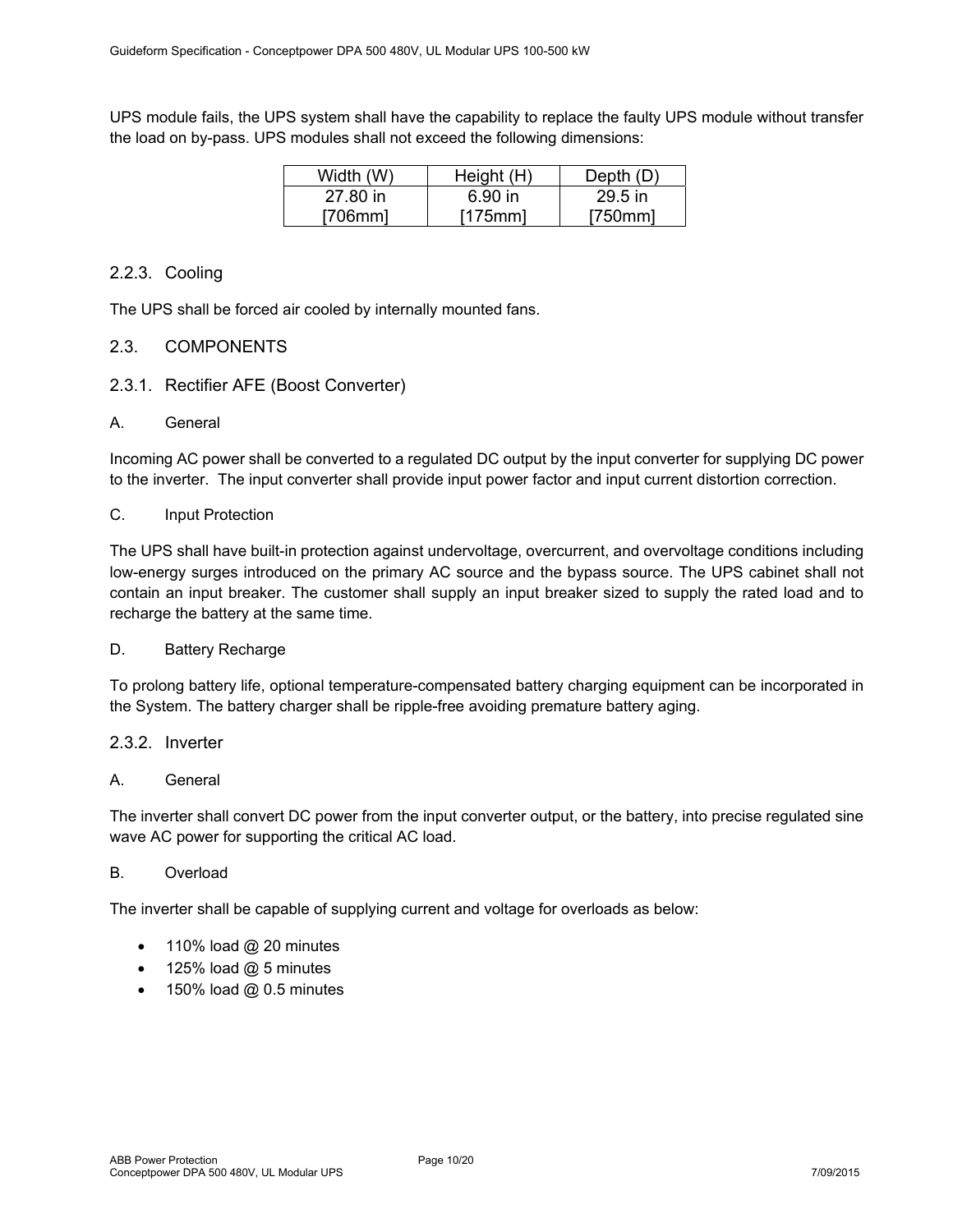A visual indicator and audible alarm shall indicate overload operation. For greater currents or longer time duration, the inverter shall have electronic current-limiting protection to prevent damage to components. The inverter shall be self-protecting against any magnitude of connected output overload. Inverter control logic shall sense and disconnect the inverter from the critical AC load without the requirement to clear protective fuses. The load shall be transferred to bypass when any of the above conditions are exceeded.

#### C. Output Frequency

The output frequency of the inverter shall be controlled by an oscillator. The oscillator shall hold the inverter output frequency to +/- 0.1% for steady state and transient conditions. The inverter shall track the bypass continuously providing the bypass source maintains a frequency within the user selected synchronization range. If the bypass source fails to remain within the selected range, the inverter shall revert to the internal oscillator.

#### D. Output Protection

The UPS inverter shall employ electronic current limiting.

#### E. Battery over Discharge Protection

To prevent battery damage from over discharging, the UPS control logic shall control the end of discharge voltage set point. This point is determined by an end of cell voltage level and takes into account the number of jars and backup time the battery system nominally provides. This information is configured on each active module display. This shall be configured at the factory or by authorized service personnel only.

### 2.3.3. Display and Controls

#### A. General

The front panel shall be an individual panel per module and consist of multiple status LEDs (one for each UPS module), switches, and a two line by twenty character backlit LCD display for additional alarm/configuration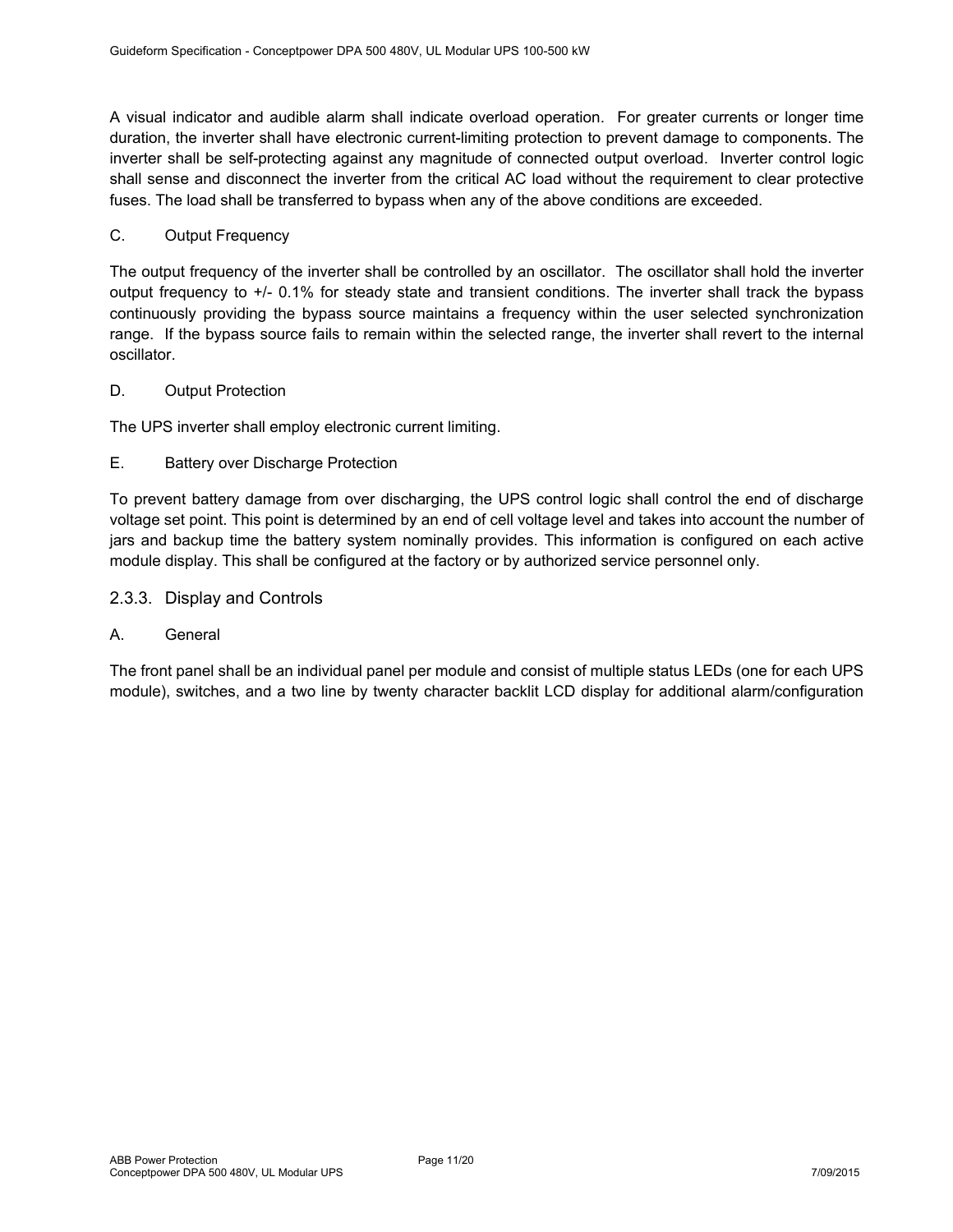information (one for each UPS module). During normal operation (on-line), all mimic display LEDs shall be green in color and indicate the following:

- Line 1 (AC Input rectifier)
- Line 2 (AC Input by-pass)
- Battery (Load supplied from the battery)
- On Inverter (Load supplied from the inverter)
- On Bypass (Load supplied from the by-pass)

The UPS fault indicator is used with additional indicators and audible alarms to notify the user that a UPS fault condition has occurred. During mains failure the color of the indicator LED shall be as follows:

- Line 1 (AC Input rectifier) red color • Line 2 (AC Input by-pass) red color • Battery (Load supplied from the battery) green color • On Inverter (Load supplied from the inverter) green color
- On Bypass (Load supplied from the by-pass) off (no color)

If there is a fault condition, the UPS shall attempt to maintain conditioned power to the load or at minimum transfer to bypass.

There shall also be indication on each module should the module fail and need to be replaced.

In addition to a visual fault signal (alarm), the UPS shall also record fault occurrences in a rolling event log. The event log on the standard unit shall record up to 99 occurrences, with the oldest events discarded first, etc. The user shall have access to the event log through the LCD display. Every alarm and/or event recorded in the event log will contain a time and date stamp.

#### B. Audible Alarms

The sound pressure level of all audible alarms shall be 68 dBA (50% load) and 75 dBA (100% load) at a distance of one meter. An audible alarm shall be used in conjunction with the LED/LCD indication to indicate a change in UPS status.

The audible alarms shall warn for utility line loss, low battery (while on battery), and all other alarm conditions. For all alarm conditions, the user must look at the display to determine the cause of error/alarm. All alarm tones shall be a continual tone until the condition rectifies itself or the alarm is silenced. Once silenced, the audible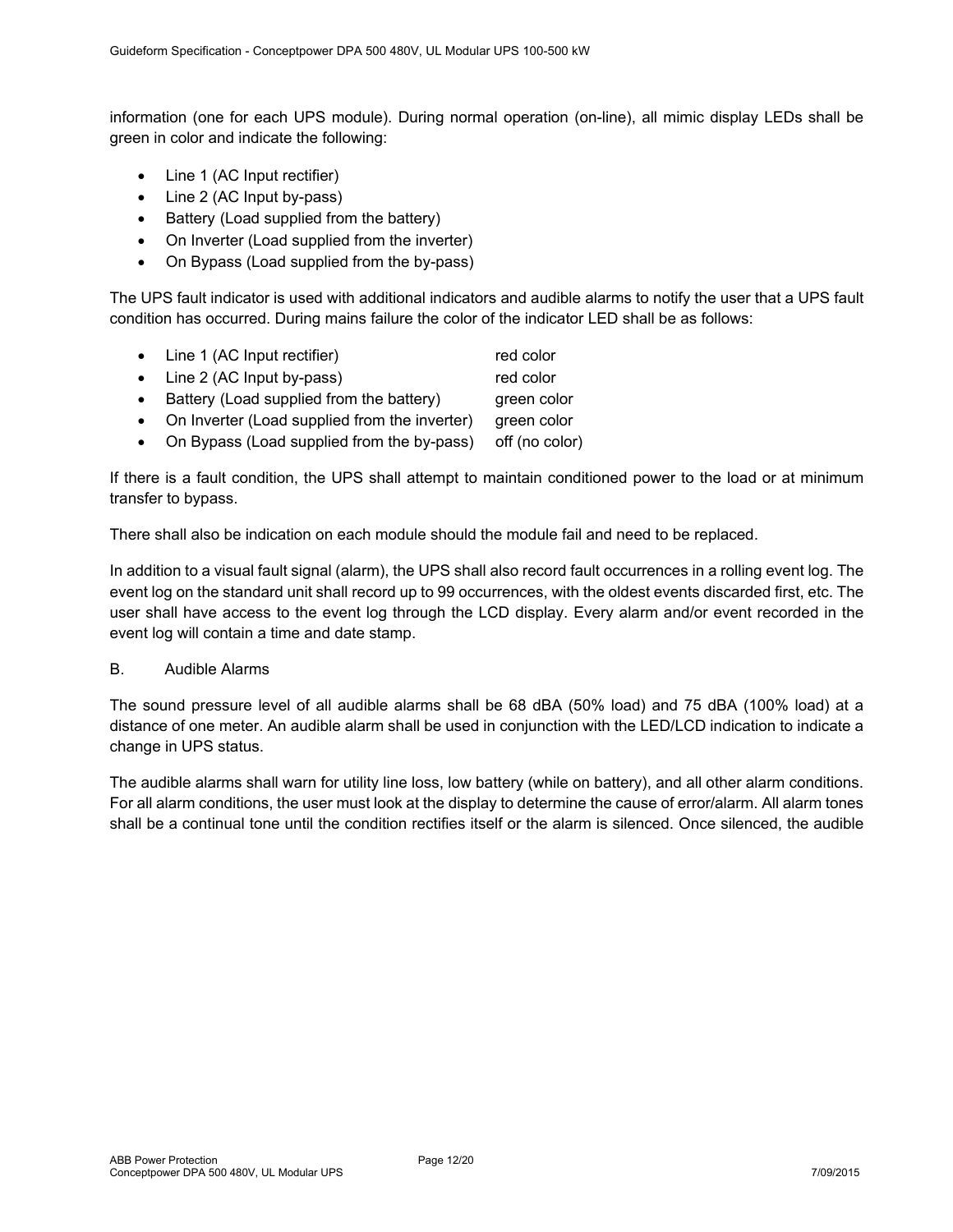alarm shall not sound until a new alarm condition is present, but the LED indication still warning the alarm condition.

C. Alarm Silence Button

In addition to the double load on/off switch, the user interface shall include an audible 'Reset' switch. If the alarm silence (Reset) switch is pressed for one second, all current audible alarms shall be disabled. If a new alarm occurs, or a cancelled alarm condition disappears and then re-appears, the audible alarm is re-enabled.

D. System Display (on the cabinet)

The system display shall be colored, graphical and used to provide system level as well as module level information to the user.

The display shall be able to provide the UPS status (module and system) with a dynamic and colored mimic diagram as well as provide the same measurements like the LCD display. Measurements as listed in the following subsection 2.3.3.E LCD Display.

E. LCD Display (on the module)

The LCD display shall be used to provide information to the user. The display shall be able to provide the following measurements information:

|                      | Voltages: Input converter                      | (Phase 1-2-3) |               |  |
|----------------------|------------------------------------------------|---------------|---------------|--|
|                      | Input by-pass                                  | (Phase 1-2-3) |               |  |
|                      | UPS output                                     | (Phase 1-2-3) |               |  |
|                      | <b>Battery</b>                                 |               |               |  |
|                      | Current: UPS output                            | $(PH1-2-3)$   |               |  |
|                      | Battery charging/discharging                   |               |               |  |
| Frequency: UPS input |                                                |               |               |  |
|                      | <b>UPS output</b>                              |               |               |  |
|                      | Battery: Remaining back-up time (minutes)      |               |               |  |
|                      | Capacity (%)                                   |               |               |  |
| Others:              | UPS output active power (kW),                  |               |               |  |
|                      | UPS output reactive power (Kvar),              | (Phase 1-2-3) |               |  |
|                      | UPS output apparent power (kVA), (Phase 1-2-3) |               |               |  |
|                      | UPS load (%),                                  |               | (Phase 1-2-3) |  |
|                      |                                                |               |               |  |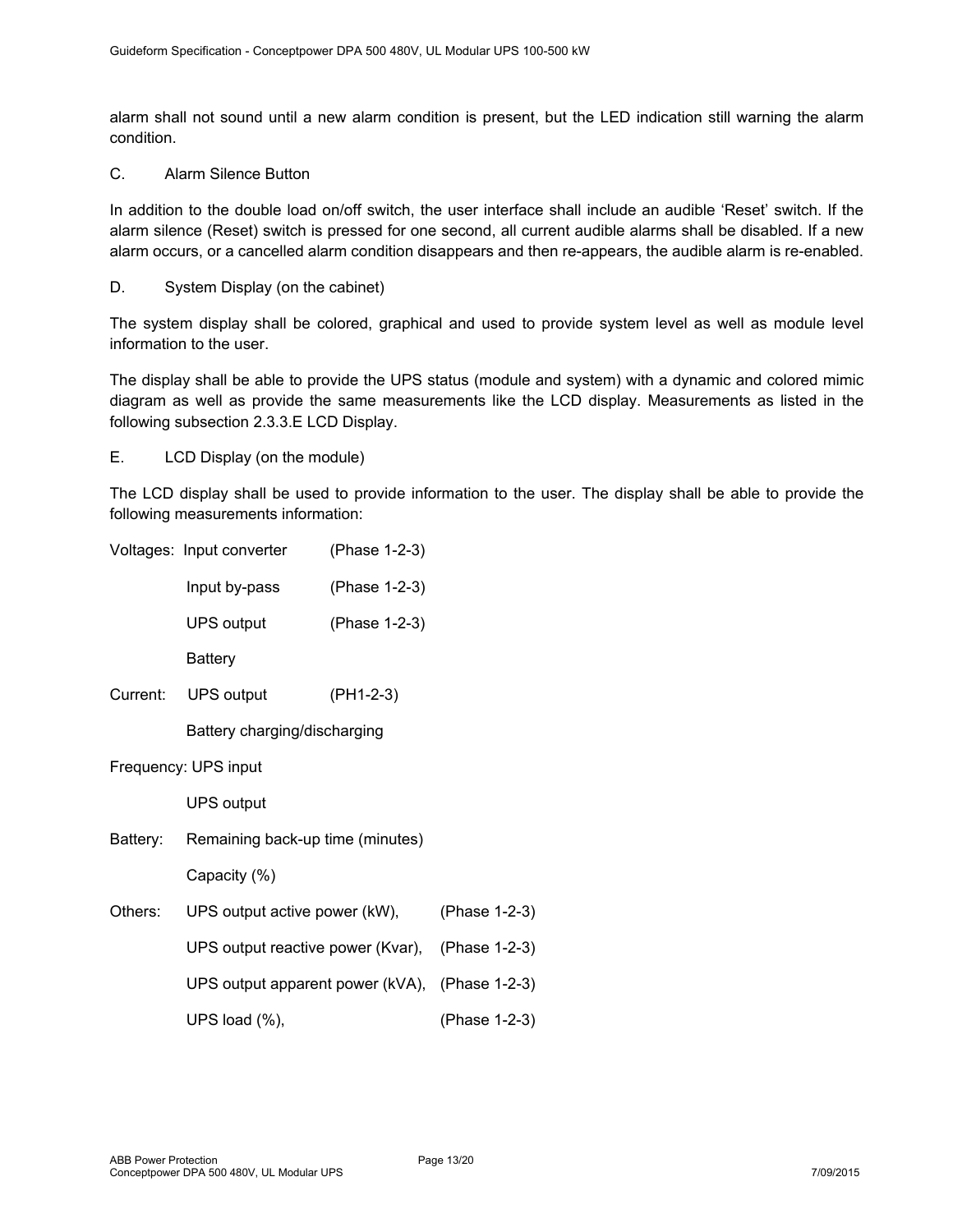# 2.3.4. Automatic Battery Test

The UPS shall initiate an automatic battery testing sequence periodically (once a month), at a programmed day and time of day, configurable by the end user. The user will be able to able and disable the automatic battery test.

Should a failure of the battery occur, the UPS will immediately return to normal mode and fault signals (visual, audible, and remote via serial) shall be communicated. No audible or remote (via serial/contact closures) indication of the battery test shall be communicated during the duration of the automatic battery test.

The automatic battery test shall be able to operate only if no alarms conditions affect the UPS and if the battery is at least 90% of its full capacity.

#### 2.3.5. Remote shut down

The remote shut down function shall allow the user to disable all UPS (Modules) outputs in an emergency situation. The Remote shut down shall be able to interface with normally closed (N.C.) systems. The Remote shut down shall be activated when a pair of contacts, external to the UPS, are activated. The Remote shut down connection shall be through a simple terminal block type connector.

The Remote shut down function shall not operate if no system control modules are present in the UPS or if the manual bypass switch is in the bypass position. The user must also supply a means of interfacing with the Remote shut down circuit to allow disconnecting the UPS input feeder breaker to remove all sources of power to the UPS and the connected equipment to comply with local wiring codes/regulations.

# 2.3.6. Generator-on contact

A dry contact shall be provided to indicate that a generator is running and supplying input power to UPS. The Generator ON input must use a normally open contact that closes to indicate the generator is running and supplying input power to UPS. It is located at the bottom of the Conceptpower DPA 500 480V UL frame.

When used, this feature disables the UPS static bypass and prevents the UPS from transferring the load on to the generator power supply and/or blocks the battery charger during the time the UPS is supplied from the Generator.

Specific functions are:

- reduce the battery charging (programmable)
	- prevent (lock) the by-pass transfer (programmable)

# 2.3.7. Bypass

A. General

A bypass circuit shall be provided (common input (rectifier and bypass) or dual input (rectifier and bypass separate) as an integral part of the UPS module. The bypass control logic shall contain an automatic transfer control circuit that senses the status of the inverter logic signals, and operating and alarm conditions. This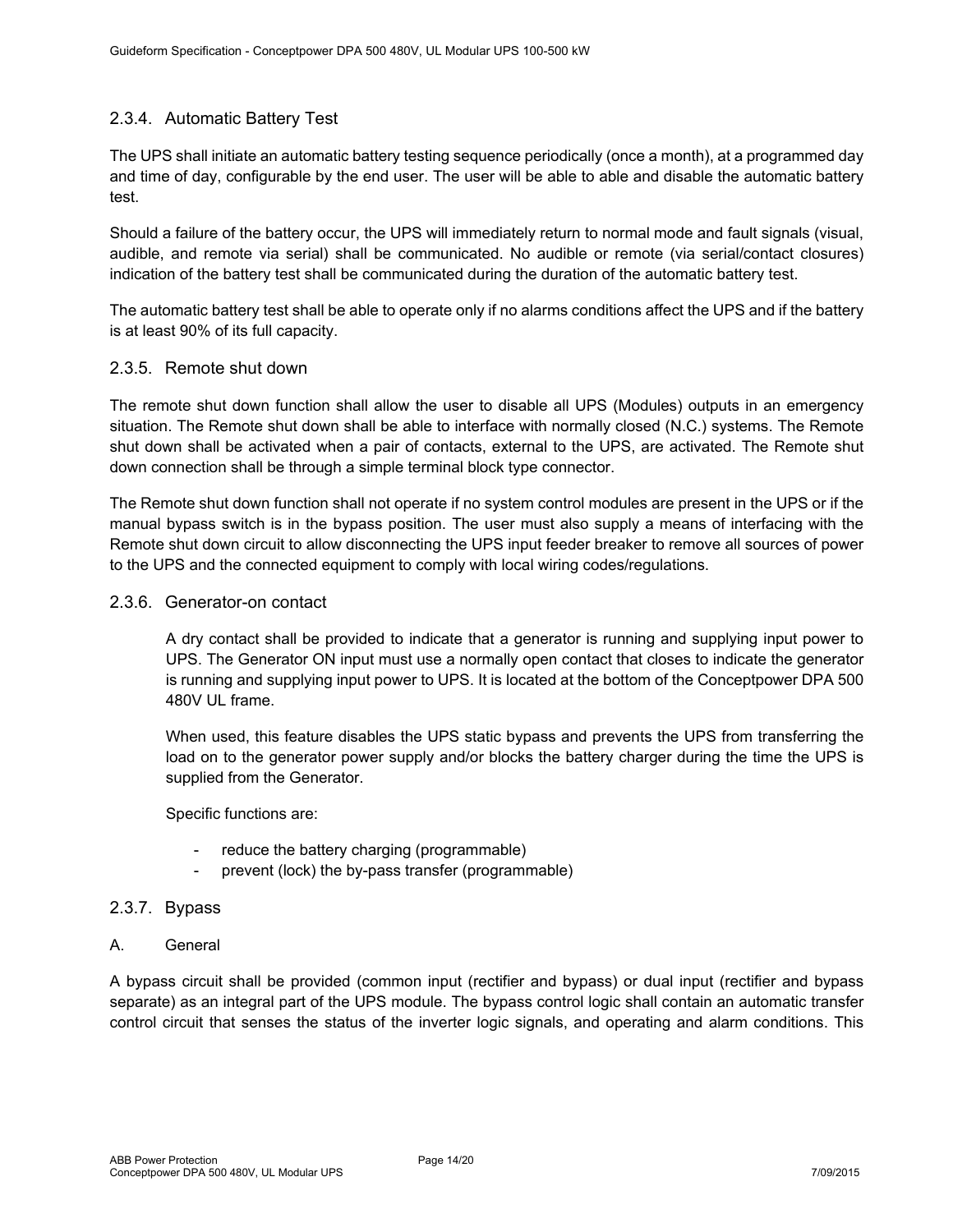control circuit shall provide a transfer of the load to the bypass source, without exceeding the transient limits specified herein, when an overload or malfunction occurs within the UPS.

#### B. Automatic Transfers

The transfer control logic shall automatically activate the bypass, transferring the critical AC load to the bypass source, after the transfer logic senses one of the following conditions:

- Inverter overload capacity exceeded
- Inverter over temperature
- UPS fault condition (non-redundant configuration)

For inverter overload conditions, the transfer control logic shall inhibit an automatic transfer of the critical load to the bypass source if one of the following conditions exists:

- Inverter/Bypass voltage difference exceeding preset limits
- $\bullet$  (-20/+15 % of nominal load @ 100 % load)
- Bypass frequency out of preset limits  $(\pm 4\% \text{ or } \pm 2\% \text{ of nominal frequency})$

#### C. Automatic Retransfer

- Retransfer of the critical AC load from the bypass source to the inverter output shall be automatically initiated unless inhibited by manual control. The transfer control logic shall inhibit an automatic retransfer of the critical load to the inverter if one of the following conditions exists: Bypass out-of-synchronization range with inverter output
	-
- Overload condition exists in excess of inverter full load rating
- UPS fault condition present (non-redundant configuration)

#### D. Manual Transfer (optional)

In addition to the internal bypass function, the UPS shall have a manual bypass function. The manual bypass function shall be provided via a separate maintenance bypass cabinet (line match to UPS).

In case of wrong manual by-pass manipulation (transferring the load on manual by-pass when the load is supplied by the inverter (Normal-mode)), the UPS module(s) shall be auto protected avoiding any UPS damage.

The UPS shall initiate an audible alarm upon transfer to manual bypass. The audible alarm shall be capable of being silenced by the user. The alarm shall continue to sound (unless silenced) while in bypass mode. This shall provide a reminder to the user that the load continues to be powered from utility supply alone.

#### 2.3.8. External Battery

Flame retardant, valve regulated, lead acid batteries or open lead acid cells or Nickel Cadmium cells as a stored-energy source for the specified UPS system. The battery shall be housed in separate replaceable modules that slide into any open bay of the UPS cabinet or external battery cabinets (optional), and sized to support the inverter at rated load and power factor, in an ambient temperature between 20° and 25° C, for an xx minutes back-up time. Pre-configured battery backup time solutions are available based on load requirements. Please contact factory for more information. The expected life of the battery shall be 3 to 5 years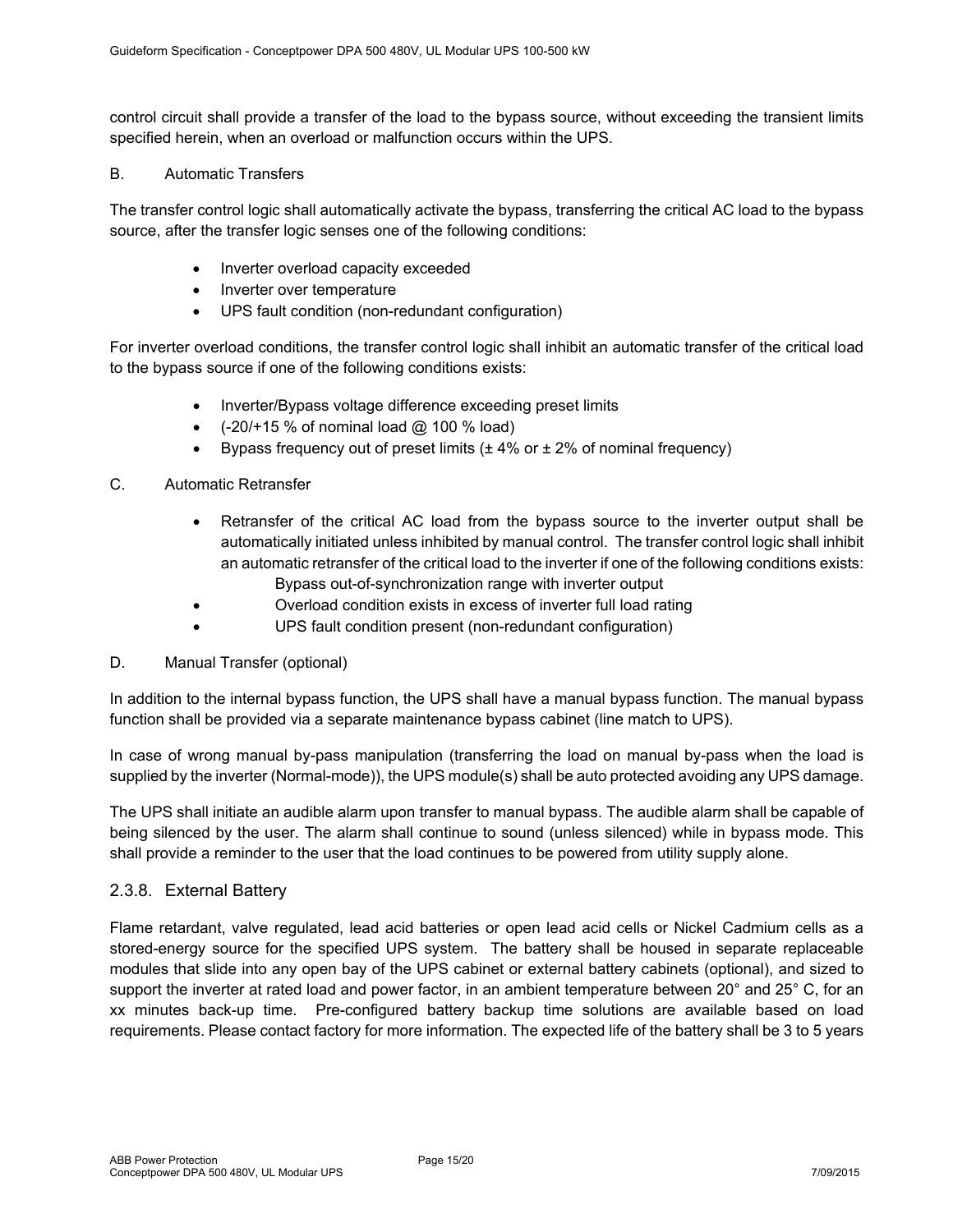or a minimum 250 complete discharge cycles. For extended battery reserve time, additional battery modules may be added, if the frame size allows.

### 2.4. COMMUNICATIONS

The UPS shall allow for flexibility in communications. The UPS shall be able to communicate through two communications ports simultaneously; the media of either communications port may change without affecting the operation of the UPS. The use of relay contacts shall not affect the operation of the two communications ports.

#### 2.4.1. Relay Contacts

The relay contacts (Max 250VAC/8A; 30VDC/8A; 220Vdc/0.12A) shall be available through terminals with wires sizes of max.1.5 mm2

The UPS shall communicate via relay contact closure the following information:

- NO MAINS OK Mains Present
- NC ALARM Mains Failure
- C Common
- NO LOAD ON INV Load on Inverter
- NC Message (Load on Mains bypass)
- C Common
- NO BATT\_LOW Battery Low
- NC ALARM Battery OK
- C Common
- NO LOAD ON MAINS Load on bypass (Mains)
- NC Message (Load on Inverter)
- C Common
- NO COMMON\_ALARM Common Alarm (System)
- NC ALARM NO Alarm Condition
- C Common

Additionally the UPS shall be provided with one (1) relay contact whose function can be defined on request to the manufacturer.

Serial Communications

The UPS shall be able to communicate through RS232 and USB.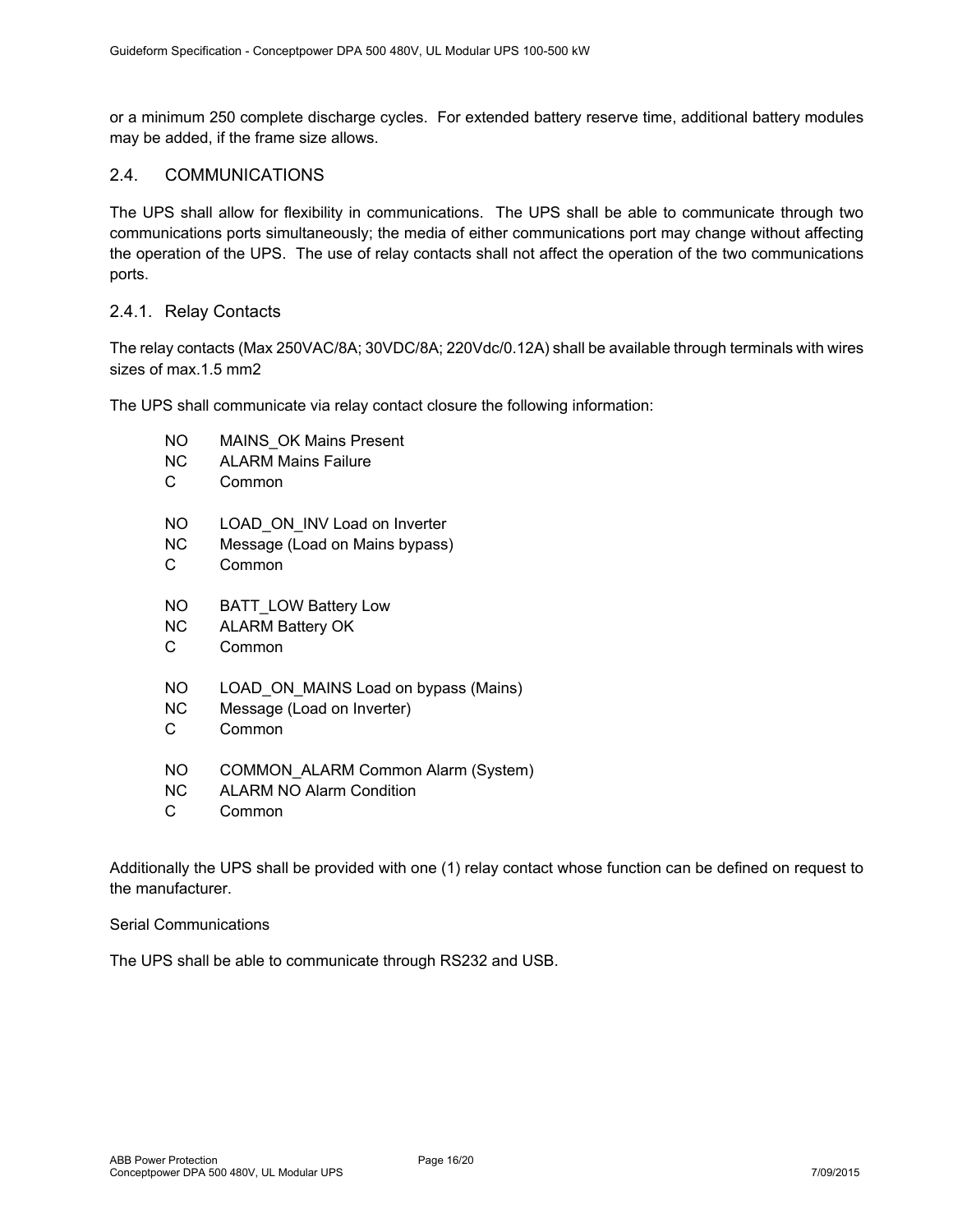# 2.4.2. Network Communications

The user shall have the option of installing an optional SNMP card to provide SNMP communication over a local area network. 10/100Mbit Ethernet support shall be included.

Options: Modbus TCP/IP - through optional converter SNMP - through optional converter Bacnet – through optional converter Profibus – through optional converter

# 2.4.3. UPS Status Information

The software shall be able to retrieve status information present in the UPS. Retrieval of data shall be through either serial communications or through a network connection.

# 2.5. ACCESSORIES (OPTIONAL COMPONENTS)

#### 2.5.1. External Battery Cabinets

The UPS shall have the capability to optionally add external battery cabinets to the base product. These external battery cabinets with front access battery terminals shall be installed in parallel to provide backup times as required. The connections between the UPS and the extended battery cabinets shall contain DC power only. All of these shall be able to be connected or disconnected safely by the user without interrupting power to the load. Contact factory for more information.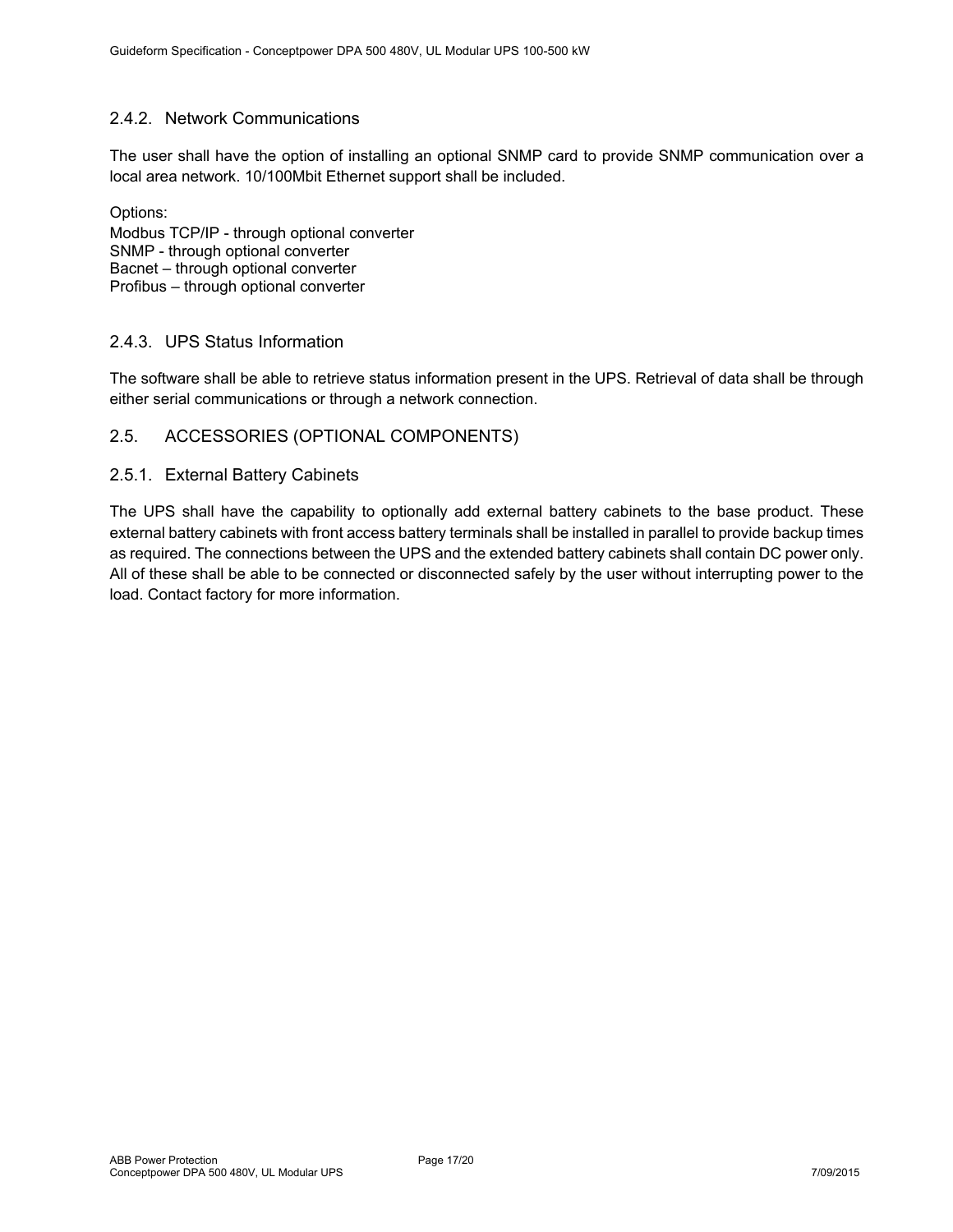# **3. FIELD SERVICES (OPTIONAL)**

# 3.1.1. FIELD QUALITY CONTROL

The following inspections and test procedures shall be performed by factory trained field service personnel during the UPS start-up.

### 3.1.2. Visual Inspection

- A. Inspect equipment for signs of shipping or installation damage.
- B. Verify installation per drawings.
- C. Inspect cabinets for foreign objects.
- D. Verify neutral and ground conductors are properly sized and configured.
- 3.1.3. Mechanical Inspection
	- A. Check all power modules are correctly fitted.
	- B. Check all battery modules are correctly fitted.
	- C. Check all terminal screws, nuts, and/or spade lugs for tightness.

#### 3.1.4. Electrical Inspection

- A. Confirm input voltage and phase rotation is correct.
- B. Verify bypass voltage jumper is correct for voltages being used.

# 3.2. UNIT START-UP AND SITE TESTING

The manufacturer's field service personnel shall provide site testing if requested. Site testing shall consist of a complete test of the UPS system and the associated accessories supplied by the manufacturer. A partial battery discharge test shall be provided as part of the standard start-up procedure. The test results shall be documented, signed, and dated for future reference.

# 3.3. MANUFACTURER'S FIELD SERVICE

# 3.3.1. Service Personnel

The UPS manufacturer shall directly employ a nationwide service organization, consisting of factory trained Customer Engineers dedicated to the start-up, maintenance, and repair of UPS and power equipment. The organization shall consist of factory-trained Field Engineers working out of most major cities.

The manufacturer shall provide a fully automated national dispatch center to coordinate field service personnel schedules. One toll-free number shall reach a qualified support person 24 hours/day, 7 days/week, and 365 days/year. If emergency service is required, call back response time from a local Customer Engineer shall be 30 Minutes or less.

# 3.3.2. Maintenance Contracts

A complete offering of preventive and full service maintenance contracts for both the UPS system and battery system shall be available. An extended warranty and preventive maintenance package shall be available. Warranty and preventive maintenance service shall be performed by factory trained Customer Engineers.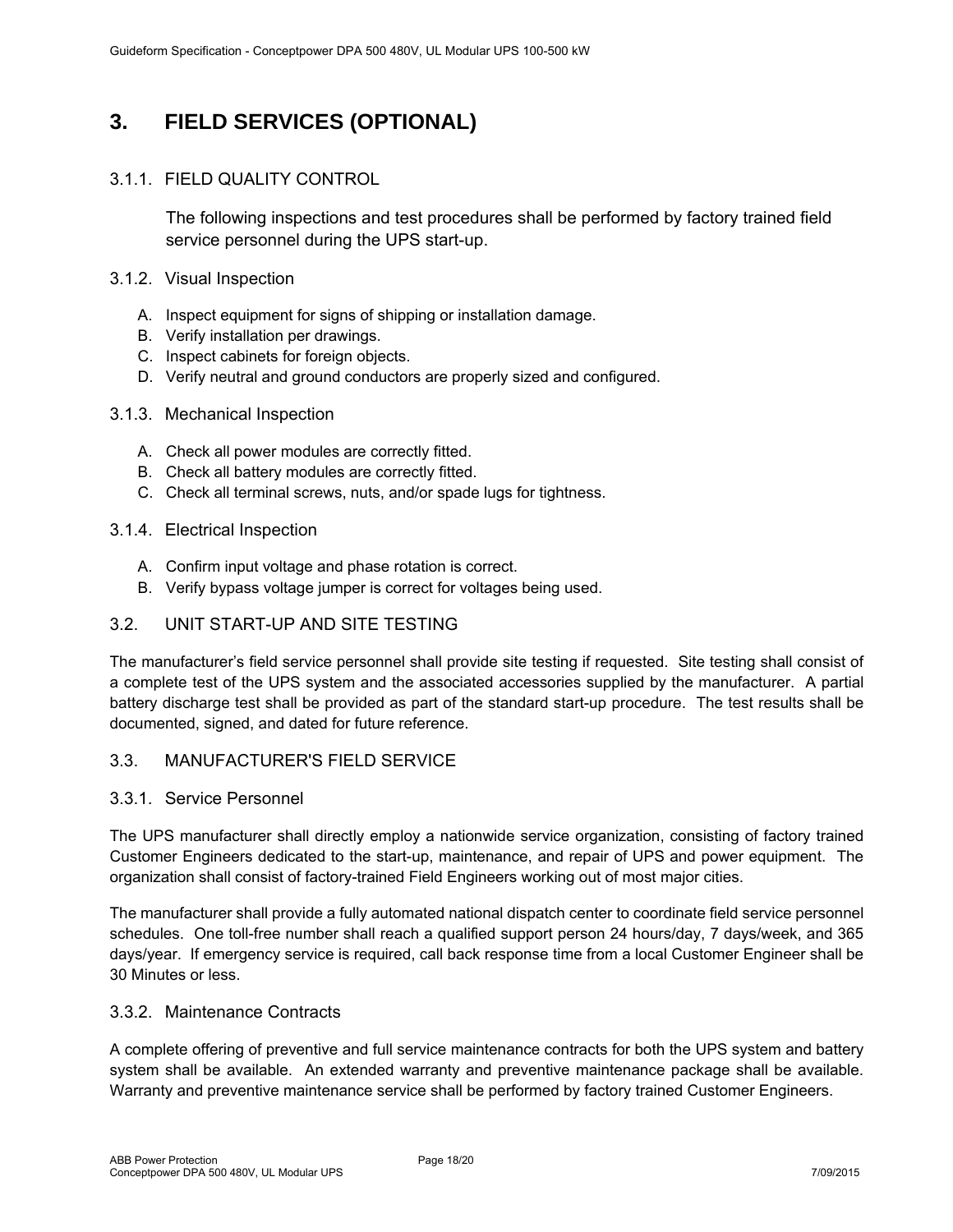# **4 COMPLIANCY CHECK LIST**

| Characteristic                                                        | Compliancy   |             | <b>Comments</b> |
|-----------------------------------------------------------------------|--------------|-------------|-----------------|
| Rated output power (kVA) = PF 1.0                                     | $\Box$ yes   | $\Box$ no   |                 |
| Manufacturer                                                          |              |             |                 |
| Range of products                                                     |              |             |                 |
| Performance classification: VFI-SS-111                                | $\Box$ yes   | $\Box$ no   |                 |
| Parallel connection of up to six (6) UPS cabinets XXKVA/XXkW max.     | $\Box$ yes   | l Ino       |                 |
| Alarm signalling loss of redundancy within the UPS system             | $\Box$ yes   | $\Box$ no   |                 |
| Maximum footprint dimensions $X \times X \times X$ in (mm)            |              |             |                 |
| <b>Rectifier</b>                                                      |              |             |                 |
| Input voltage range<br>$+/- 10$ at $\le$ 100% load                    | $\Box$ yes   | l Ino       |                 |
| Phase sequence Check on phase sequence                                | $\Box$ yes   | $\Box$ no   |                 |
| Sinusoidal input current THDi upstream < 3.5%<br>100%load             | $\Box$ yes   | Γl no       |                 |
| Input power factor PF = 0.99 at 100% load                             | $\Box$ yes   | $\Box$ no   |                 |
| No inrush or start-up current                                         | $\Box$ yes   | $\Box$ no   |                 |
| Rapid battery recharging in $\leq 8$ hours                            | $\Box$ yes   | $\Box$ no   |                 |
| Voltage regulation $± 1\%$                                            | $\Box$ yes   | $\Box$ no   |                 |
| Transformer-less                                                      | $\Box$ yes   | no<br>П     |                 |
| Independent regulation/monitoring systems for the charger             | $\sqcup$ yes | $\sqcup$ no |                 |
| <b>Battery</b>                                                        |              |             |                 |
| Type standard sealed lead acid in a cabinet                           | $\Box$ yes   | $\Box$ no   |                 |
| Expectance life 10 years                                              | $\Box$ yes   | $\Box$ no   |                 |
| Backup time XX minutes                                                | $\Box$ yes   | $\Box$ no   |                 |
| Battery management and protection                                     | $\Box$ yes   | $\Box$ no   |                 |
| Recharge as a function of the temperature                             | $\Box$ yes   | $\Box$ no   |                 |
| Ripple free on battery through dedicated DC/DC battery charger        | $\Box$ yes   | $\Box$ no   |                 |
| Measurement of actual backup time, depending on: load,<br>temperature | $\Box$ yes   | $\Box$ no   |                 |
| Programmable battery test                                             | $\Box$ yes   | $\Box$ no   |                 |
| <b>Inverter</b>                                                       |              |             |                 |
| Three-phase output voltage Volts adjustable within limits $\pm$ 3%    | $\Box$ yes   | $\Box$ no   |                 |
| Steady-state conditions $± 1\%$                                       | $\Box$ yes   | $\sqcup$ no |                 |
| Voltage transients $\pm$ 4% (load from 0 to 100% or 100 to 0%)        | $\Box$ yes   | $\sqcup$ no |                 |
| Output voltage distortion at THDU < 2% (linear load)                  | $\Box$ yes   | $\sqcup$ no |                 |
| 100% unbalanced load possible                                         | $\Box$ yes   | $\Box$ no   |                 |
| Frequency synchronization with an external reference                  | $\Box$ yes   | $\Box$ no   |                 |
| Source $\pm$ 2% to $\pm$ 4% of rated frequency                        | $\Box$ yes   | $\sqcup$ no |                 |